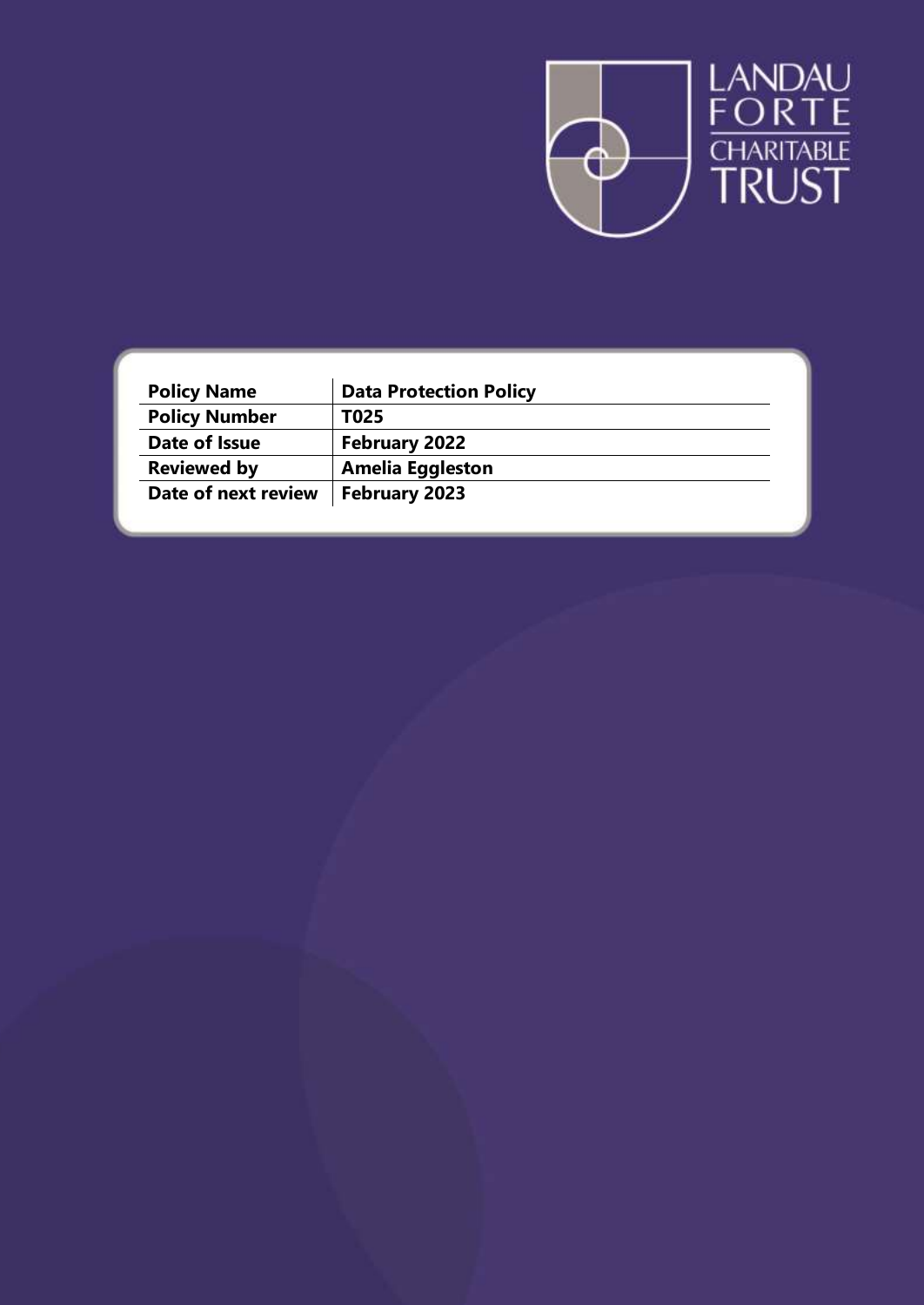# **Contents**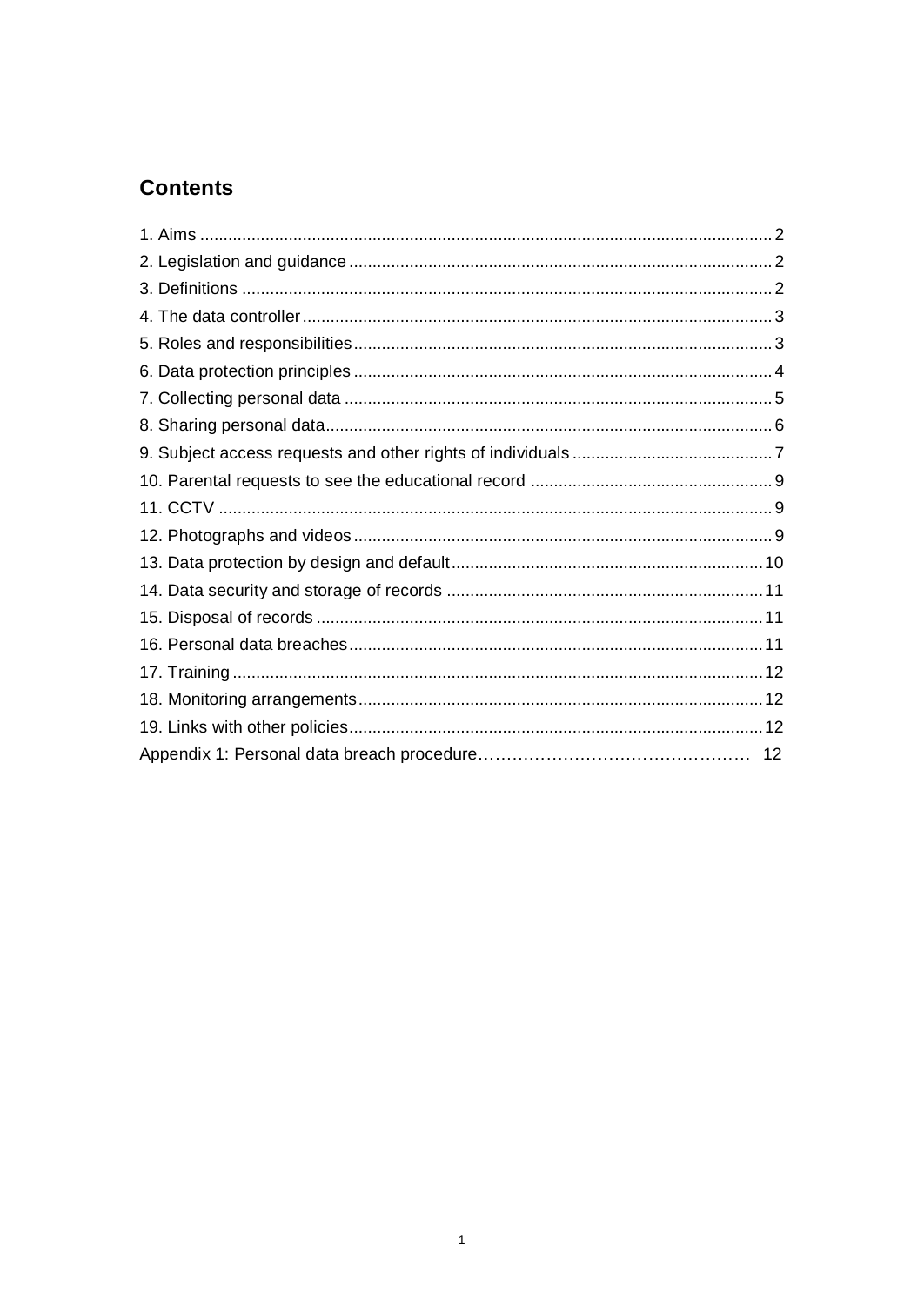### <span id="page-2-0"></span>**1. Aims**

Landau Forte Charitable Trust (LFCT) aims to ensure that all personal data collected about staff, pupils, parents, governors, visitors and other individuals is collected, stored and processed in accordance with UK data protection law.

This policy applies to all personal data, regardless of whether it is in paper or electronic format.

#### <span id="page-2-1"></span>**2. Legislation and guidance**

This policy meets the requirements of the:

- UK General Data Protection Regulation (UK GDPR) the EU GDPR was incorporated into UK legislation, with some amendments, by [The Data Protection, Privacy and](https://www.legislation.gov.uk/uksi/2020/1586/made)  [Electronic Communications \(Amendments etc\) \(EU Exit\) Regulations 2020](https://www.legislation.gov.uk/uksi/2020/1586/made)
- [Data Protection Act 2018 \(DPA 2018\)](http://www.legislation.gov.uk/ukpga/2018/12/contents/enacted)

It is based on guidance published by the Information Commissioner's Office (ICO) on the [GDPR.](https://ico.org.uk/for-organisations/guide-to-the-general-data-protection-regulation-gdpr/)

It also reflects the ICO's [code of practice](https://ico.org.uk/media/for-organisations/documents/1542/cctv-code-of-practice.pdf) for the use of surveillance cameras and personal information.

In addition, this policy complies with regulation 5 of the [Education \(Pupil Information\)](http://www.legislation.gov.uk/uksi/2005/1437/regulation/5/made)  [\(England\) Regulations 2005,](http://www.legislation.gov.uk/uksi/2005/1437/regulation/5/made) which gives parents the right of access to their child's educational record.

In addition, this policy complies with our funding agreement and articles of association.

| <b>TERM</b>          | <b>DEFINITION</b>                                                                                                                               |
|----------------------|-------------------------------------------------------------------------------------------------------------------------------------------------|
| <b>Personal data</b> | Any information relating to an identified, or<br>identifiable, living individual.                                                               |
|                      | This may include the individual's:                                                                                                              |
|                      | > Name (including initials)                                                                                                                     |
|                      | > Identification number                                                                                                                         |
|                      | > Location data                                                                                                                                 |
|                      | > Online identifier, such as a username                                                                                                         |
|                      | It may also include factors specific to the<br>individual's physical, physiological, genetic,<br>mental, economic, cultural or social identity. |

### <span id="page-2-2"></span>**3. Definitions**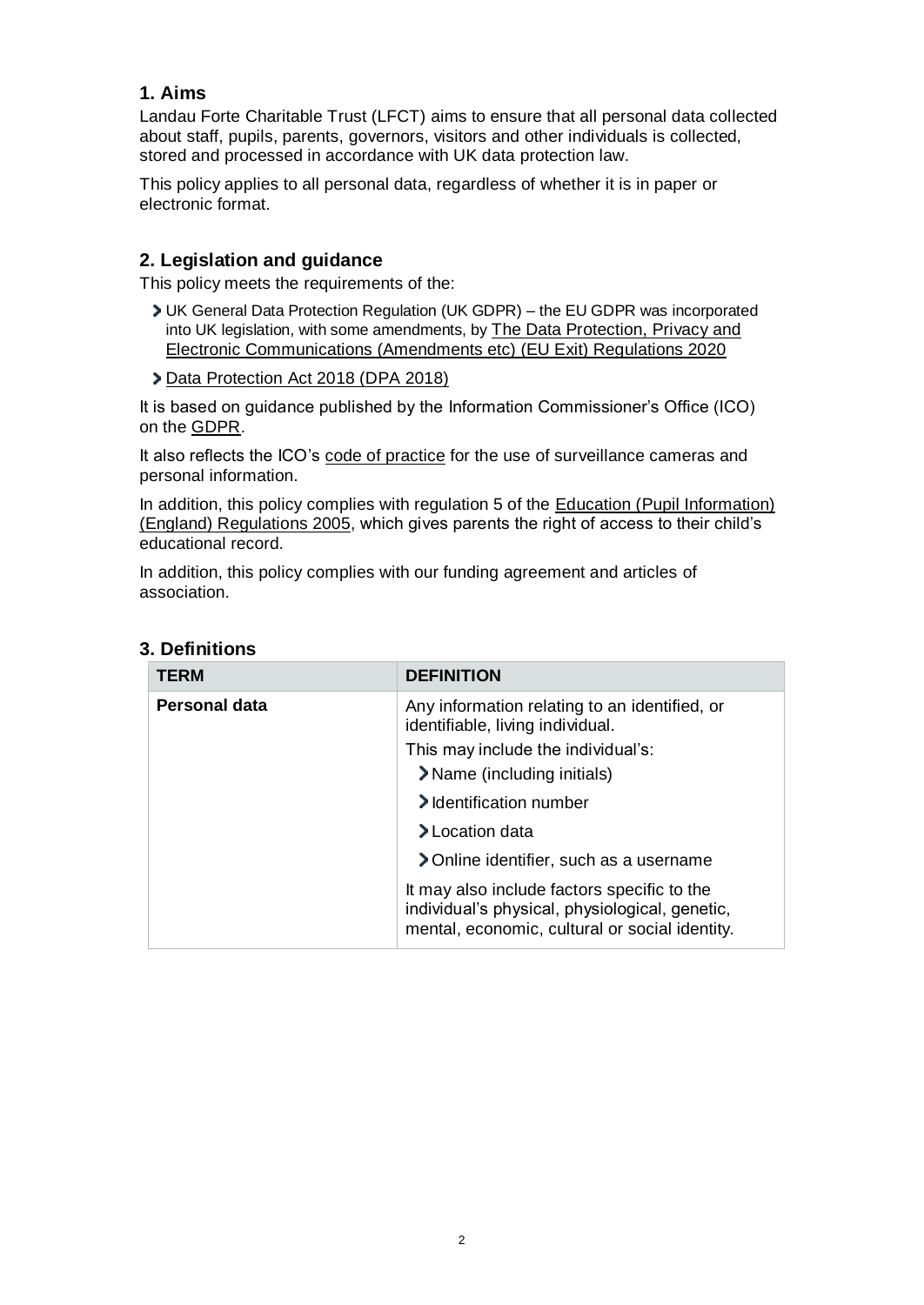| <b>TERM</b>                            | <b>DEFINITION</b>                                                                                                                                                                                                                |
|----------------------------------------|----------------------------------------------------------------------------------------------------------------------------------------------------------------------------------------------------------------------------------|
| Special categories of<br>personal data | Personal data which is more sensitive and so<br>needs more protection, including information<br>about an individual's:<br>> Racial or ethnic origin                                                                              |
|                                        | > Political opinions                                                                                                                                                                                                             |
|                                        | > Religious or philosophical beliefs                                                                                                                                                                                             |
|                                        | > Trade union membership                                                                                                                                                                                                         |
|                                        | > Genetics                                                                                                                                                                                                                       |
|                                        | >Biometrics (such as fingerprints, retina and<br>iris patterns), where used for identification<br>purposes                                                                                                                       |
|                                        | $\blacktriangleright$ Health – physical or mental                                                                                                                                                                                |
|                                        | > Sex life or sexual orientation                                                                                                                                                                                                 |
| <b>Processing</b>                      | Anything done to personal data, such as<br>collecting, recording, organising, structuring,<br>storing, adapting, altering, retrieving, using,<br>disseminating, erasing or destroying.<br>Processing can be automated or manual. |
| Data subject                           | The identified or identifiable individual whose<br>personal data is held or processed.                                                                                                                                           |
| Data controller                        | A person or organisation that determines the<br>purposes and the means of processing of<br>personal data.                                                                                                                        |
| Data processor                         | A person or other body, other than an employee<br>of the data controller, who processes personal<br>data on behalf of the data controller.                                                                                       |
| <b>Personal data breach</b>            | A breach of security leading to the accidental or<br>unlawful destruction, loss, alteration,<br>unauthorised disclosure of, or access to,<br>personal data.                                                                      |

### <span id="page-3-0"></span>**4. The data controller**

Our Trust and academies process personal data relating to parents, pupils, staff, governors, visitors and others, and therefore is a data controller.

The Trust is registered with the ICO, as legally required.

### <span id="page-3-1"></span>**5. Roles and responsibilities**

This policy applies to **all staff** employed by our Trust, and to external organisations or individuals working on our behalf. Staff who do not comply with this policy may face disciplinary action.

### **5.1 Trustees**

The Trustees have overall responsibility for ensuring that our Trust and academies comply with all relevant data protection obligations.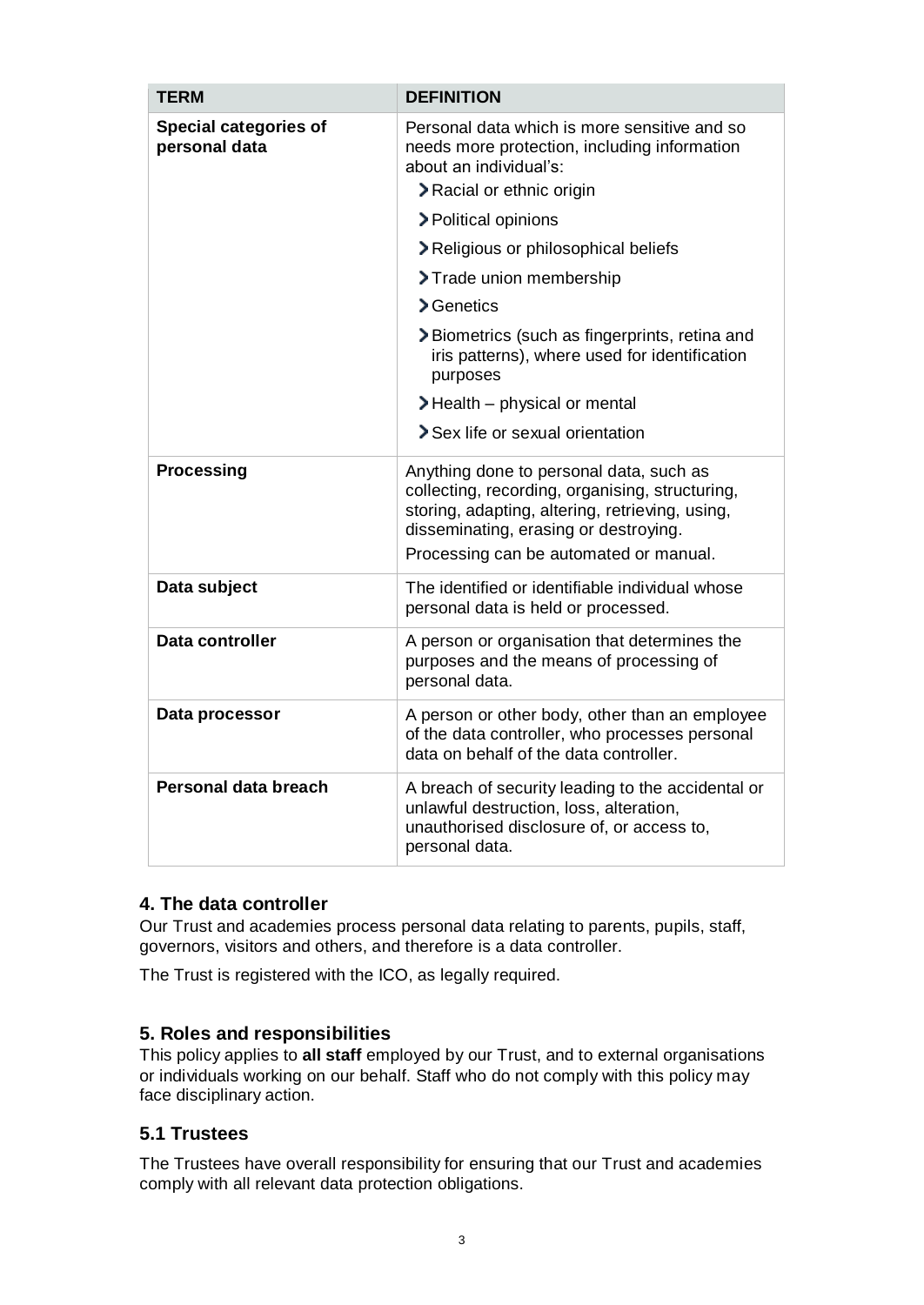# **5.2 Data protection officer**

The data protection officer (DPO) is responsible for overseeing the implementation of this policy, monitoring our compliance with data protection law, and developing related policies and guidelines where applicable.

They will provide an annual report of their activities directly to the Trustees and, where relevant, report to the board their advice and recommendations on school data protection issues.

The DPO is also the first point of contact for individuals whose data the school processes, and for the ICO.

Full details of the DPO's responsibilities are set out in their job description.

Our DPO is Amelia Eggleston and is contactable via [dpo@lfct.org.uk](mailto:dpo@lfct.org.uk)

### **5.3 Principal**

The Principal acts as the representative of the data controller on a day-to-day basis.

#### **5.4 All staff**

Staff are responsible for:

- Collecting, storing and processing any personal data in accordance with this policy
- Informing the school of any changes to their personal data, such as a change of address

Contacting the DPO in the following circumstances:

- With any questions about the operation of this policy, data protection law, retaining personal data or keeping personal data secure
- If they have any concerns that this policy is not being followed
- If they are unsure whether or not they have a lawful basis to use personal data in a particular way
- If they need to rely on or capture consent, draft a privacy notice, deal with data protection rights invoked by an individual, or transfer personal data outside the UK
- If there has been a data breach
- Whenever they are engaging in a new activity that may affect the privacy rights of individuals
- If they need help with any contracts or sharing personal data with third parties

#### <span id="page-4-0"></span>**6. Data protection principles**

The UK GDPR is based on data protection principles that all academies within our Trust must comply with.

The principles say that personal data must be:

- Processed lawfully, fairly and in a transparent manner
- Collected for specified, explicit and legitimate purposes
- Adequate, relevant and limited to what is necessary to fulfil the purposes for which it is processed
- Accurate and, where necessary, kept up to date
- **Xept for no longer than is necessary for the purposes for which it is processed**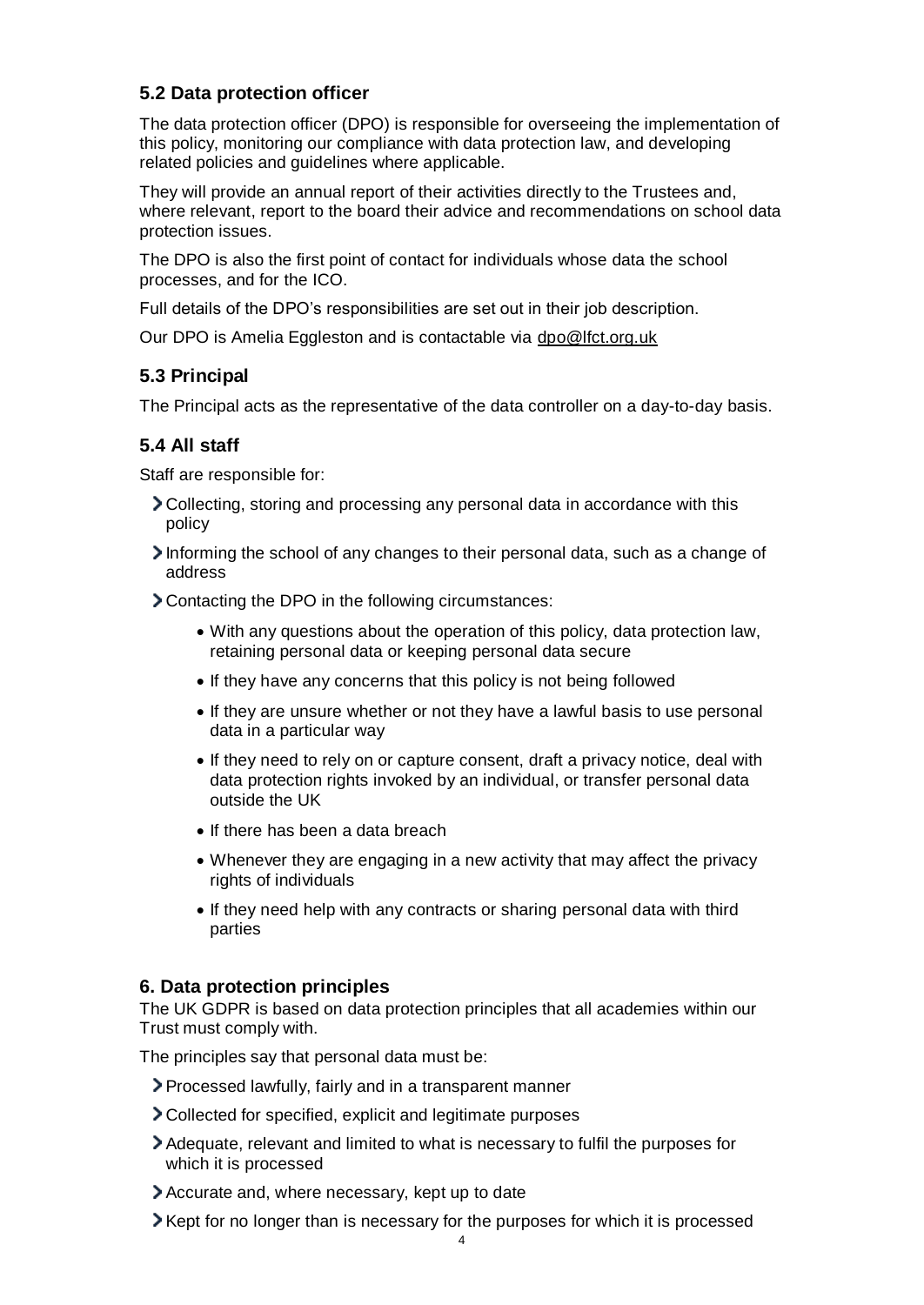Processed in a way that ensures it is appropriately secure

This policy sets out how the school aims to comply with these principles.

### <span id="page-5-0"></span>**7. Collecting personal data**

#### **7.1 Lawfulness, fairness and transparency**

We will only process personal data where we have one of 6 'lawful bases' (legal reasons) to do so under data protection law:

- The data needs to be processed so that the school can **fulfil a contract** with the individual, or the individual has asked the Trust or Academy to take specific steps before entering into a contract
- The data needs to be processed so that the Trust or Academy can **comply with a legal obligation**
- The data needs to be processed to ensure the **vital interests** of the individual or another person i.e. to protect someone's life
- The data needs to be processed so that the Trust or Academy, as a public authority, can **perform a task in the public interest or exercise its official authority**
- The data needs to be processed for the **legitimate interests** of the Trust or Academy (where the processing is not for any tasks the Trust or Academy performs as a public authority) or a third party, provided the individual's rights and freedoms are not overridden
- The individual (or their parent/carer when appropriate in the case of a pupil) has freely given clear **consent**
- For special categories of personal data, we will also meet one of the special category conditions for processing under data protection law:
- The individual (or their parent/carer when appropriate in the case of a pupil) has given **explicit consent**
- The data needs to be processed to perform or exercise obligations or rights in relation to **employment, social security or social protection law**
- The data needs to be processed to ensure the **vital interests** of the individual or another person, where the individual is physically or legally incapable of giving consent
- The data has already been made **manifestly public** by the individual
- The data needs to be processed for the establishment, exercise or defence of **legal claims**
- The data needs to be processed for reasons of **substantial public interest** as defined in legislation
- The data needs to be processed for **health or social care purposes**, and the processing is done by, or under the direction of, a health or social work professional or by any other person obliged to confidentiality under law
- The data needs to be processed for **public health reasons**, and the processing is done by, or under the direction of, a health professional or by any other person obliged to confidentiality under law
- The data needs to be processed for **archiving purposes**, scientific or historical research purposes, or statistical purposes, and the processing is in the public interest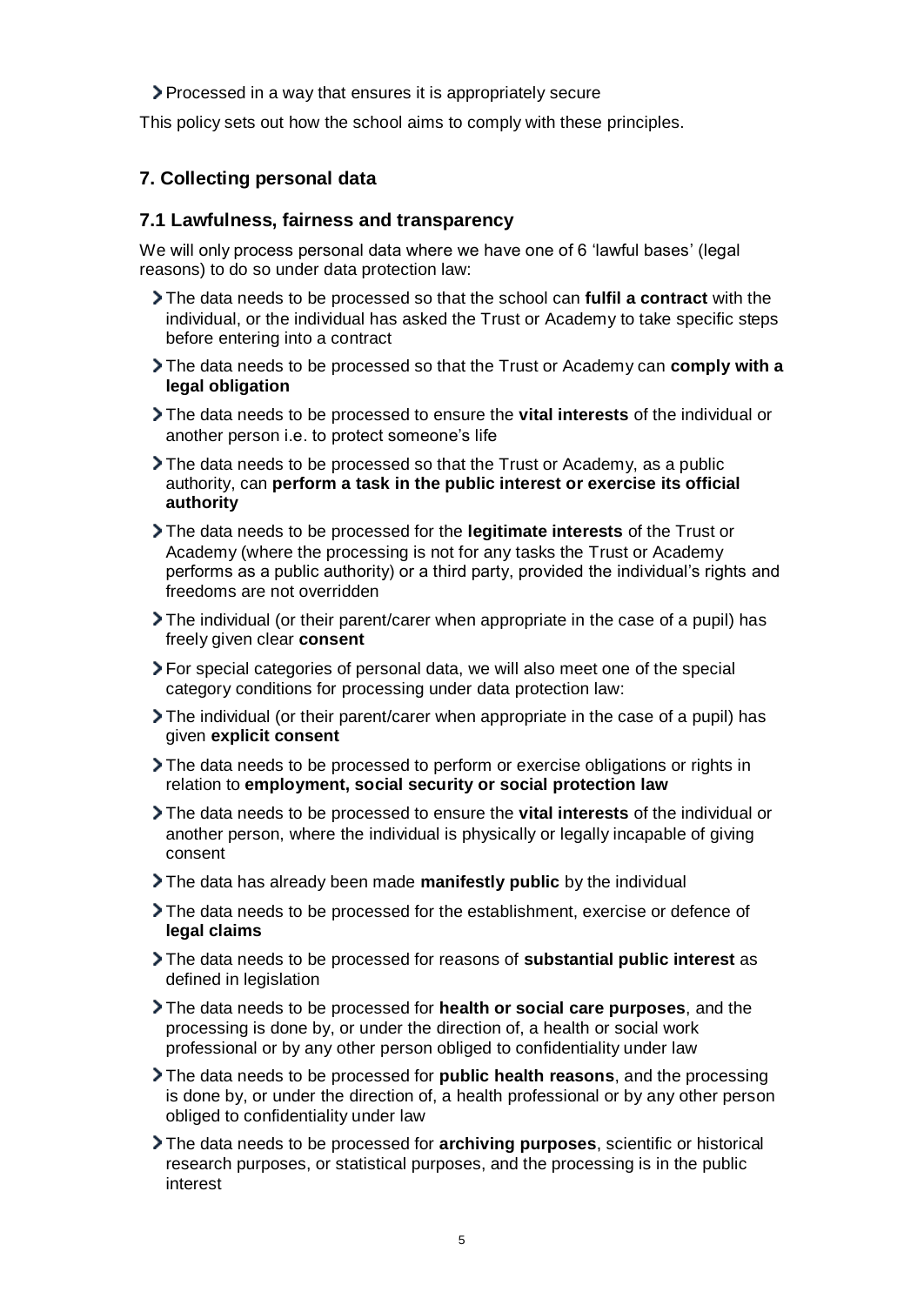- For criminal offence data, we will meet both a lawful basis and a condition set out under data protection law. Conditions include:
- The individual (or their parent/carer when appropriate in the case of a pupil) has given **consent**
- The data needs to be processed to ensure the **vital interests** of the individual or another person, where the individual is physically or legally incapable of giving consent
- The data has already been made **manifestly public** by the individual
- The data needs to be processed for or in connection with legal proceedings, to obtain legal advice, or for the establishment, exercise or defence of **legal rights**
- The data needs to be processed for reasons of **substantial public interest** as defined in legislation

Whenever we first collect personal data directly from individuals, we will provide them with the relevant information required by data protection law.

We will always consider the fairness of our data processing. We will ensure we do not handle personal data in ways that individuals would not reasonably expect, or use personal data in ways which have unjustified adverse effects on them.

#### **7.2 Limitation, minimisation and accuracy**

We will only collect personal data for specified, explicit and legitimate reasons. We will explain these reasons to the individuals when we first collect their data.

If we want to use personal data for reasons other than those given when we first obtained it, we will inform the individuals concerned before we do so, and seek consent where necessary.

Staff must only process personal data where it is necessary in order to do their jobs.

We will keep data accurate and, where necessary, up-to-date. Inaccurate data will be rectified or erased when appropriate.

In addition, when staff no longer need the personal data they hold, they must ensure it is deleted or anonymised. This will be done in accordance with the school's record retention schedule.

#### <span id="page-6-0"></span>**8. Sharing personal data**

We will not normally share personal data with anyone else without consent, but there are certain circumstances where we may be required to do so. These include, but are not limited to, situations where:

- There is an issue with a pupil or parent/carer that puts the safety of our staff at risk
- We need to liaise with other agencies we will seek consent as necessary before doing this

Our suppliers or contractors need data to enable us to provide services to our staff and pupils – for example, IT companies. When doing this, we will:

- Only appoint suppliers or contractors which can provide sufficient guarantees that they comply with UK data protection law
- Establish a contract with the supplier or contractor to ensure the fair and lawful processing of any personal data we share
- Only share data that the supplier or contractor needs to carry out their service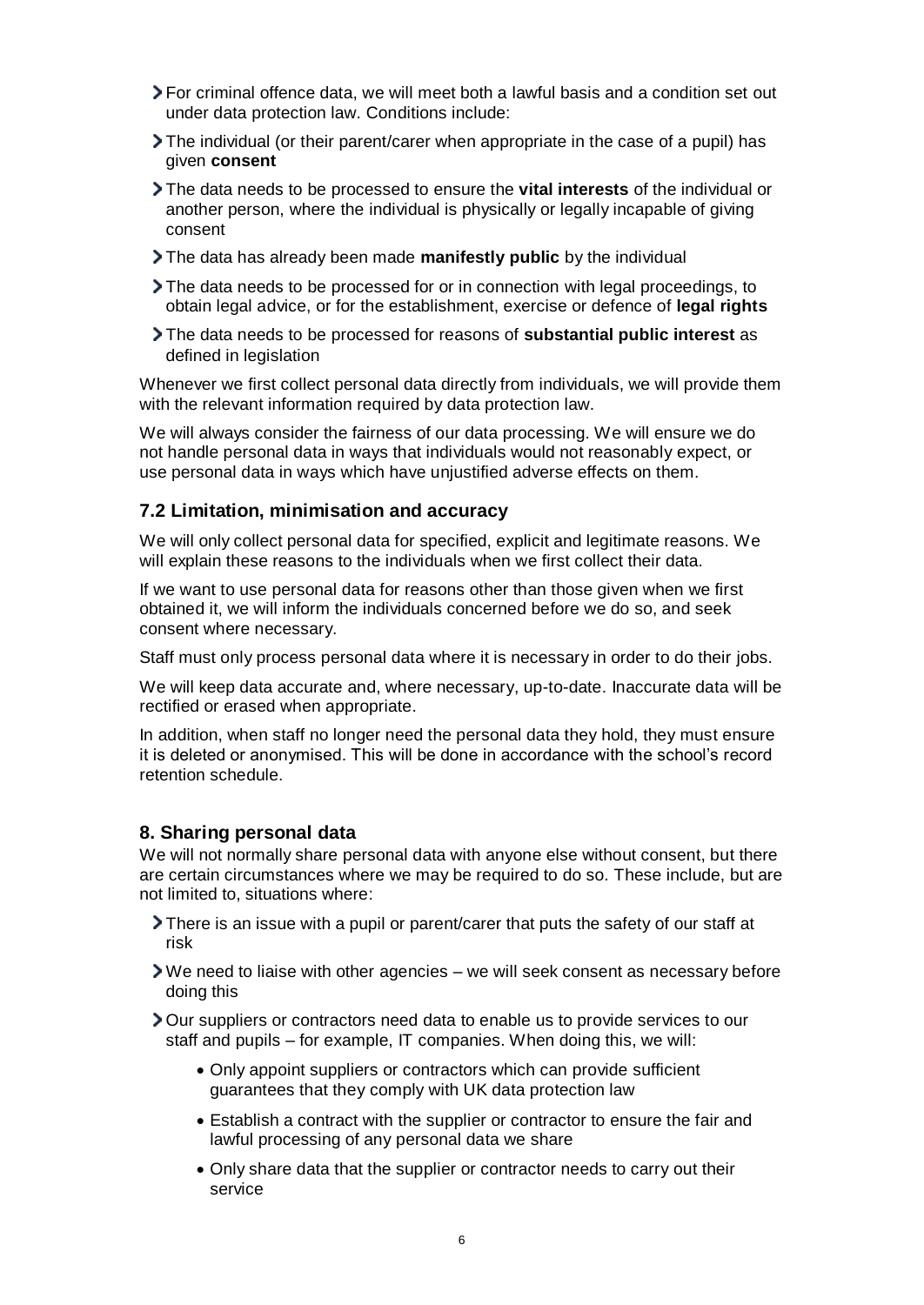We will also share personal data with law enforcement and government bodies where we are legally required to do so.

We may also share personal data with emergency services and local authorities to help them to respond to an emergency situation that affects any of our pupils or staff.

Where we transfer personal data internationally, we will do so in accordance with UK data protection law.

### <span id="page-7-0"></span>**9. Subject access requests and other rights of individuals**

#### **9.1 Subject access requests**

Individuals have a right to make a 'subject access request' to gain access to personal information that the school holds about them. This includes:

- Confirmation that their personal data is being processed
- Access to a copy of the data
- > The purposes of the data processing
- > The categories of personal data concerned
- Who the data has been, or will be, shared with
- How long the data will be stored for, or if this isn't possible, the criteria used to determine this period
- Where relevant, the existence of the right to request rectification, erasure or restriction, or to object to such processing
- The right to lodge a complaint with the ICO or another supervisory authority
- > The source of the data, if not the individual
- Whether any automated decision-making is being applied to their data, and what the significance and consequences of this might be for the individual
- The safeguards provided if the data is being transferred internationally

Subject access requests can be submitted in any form, but we may be able to respond to requests more quickly if they are made in writing and include:

- > Name of individual
- Correspondence address
- Contact number and email address
- Details of the information requested

If staff receive a subject access request in any form they must immediately forward it to the DPO.

#### **9.2 Children and subject access requests**

Personal data about a child belongs to that child, and not the child's parents or carers. For a parent or carer to make a subject access request with respect to their child, the child must either be unable to understand their rights and the implications of a subject access request, or have given their consent.

Children below the age of 12 are generally not regarded to be mature enough to understand their rights and the implications of a subject access request. Therefore, most subject access requests from parents or carers of pupils may be granted without the express permission of the pupil. This is not a rule and a pupil's ability to understand their rights will always be judged on a case-by-case basis.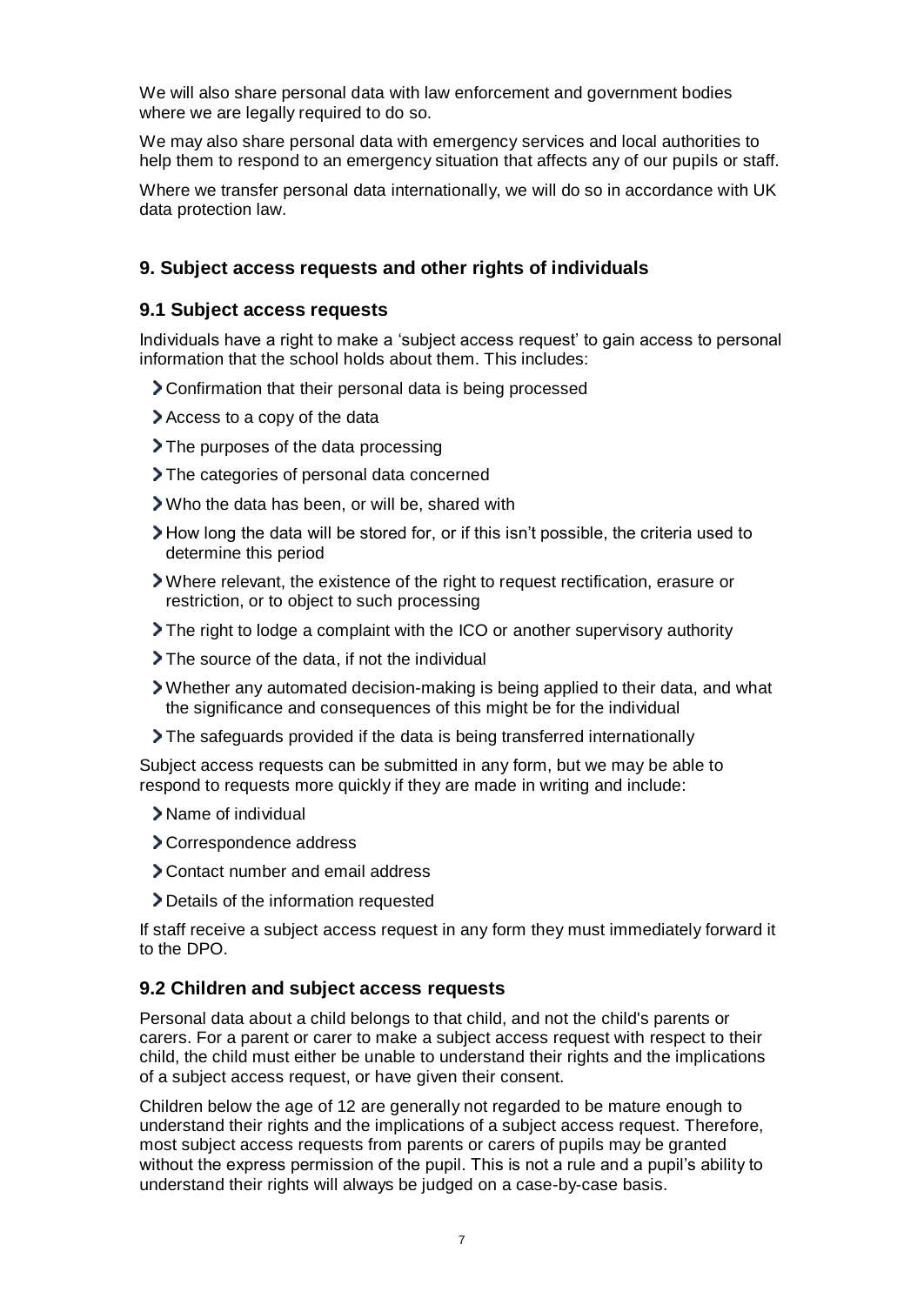Children aged 12 and above are generally regarded to be mature enough to understand their rights and the implications of a subject access request. Therefore, most subject access requests from parents or carers of pupils over the age of 12 may not be granted without the express permission of the pupil. This is not a rule and a pupil's ability to understand their rights will always be judged on a case-by-case basis.

#### **9.3 Responding to subject access requests**

When responding to requests, we:

- May ask the individual to provide 2 forms of identification
- May contact the individual via phone to confirm the request was made
- Will respond without delay and within 1 month of receipt of the request (or receipt of the additional information needed to confirm identity, where relevant)
- Will provide the information free of charge

May tell the individual we will comply within 3 months of receipt of the request, where a request is complex or numerous. We will inform the individual of this within 1 month, and explain why the extension is necessary

We may not disclose information for a variety of reasons, such as if it:

- Might cause serious harm to the physical or mental health of the pupil or another individual
- Would reveal that the child is being or has been abused, or is at risk of abuse, where the disclosure of that information would not be in the child's best interests
- Would include another person's personal data that we can't reasonably anonymise, and we don't have the other person's consent and it would be unreasonable to proceed without it
- Is part of certain sensitive documents, such as those related to crime, immigration, legal proceedings or legal professional privilege, management forecasts, negotiations, confidential references, or exam scripts

If the request is unfounded or excessive, we may refuse to act on it, or charge a reasonable fee to cover administrative costs. We will take into account whether the request is repetitive in nature when making this decision.

When we refuse a request, we will tell the individual why, and tell them they have the right to complain to the ICO or they can seek to enforce their subject access right through the courts.

### **9.4 Other data protection rights of the individual**

In addition to the right to make a subject access request (see above), and to receive information when we are collecting their data about how we use and process it (see section 7), individuals also have the right to:

- Withdraw their consent to processing at any time
- Ask us to rectify, erase or restrict processing of their personal data (in certain circumstances)
- Prevent use of their personal data for direct marketing
- Object to processing which has been justified on the basis of public interest, official authority or legitimate interests
- Challenge decisions based solely on automated decision making or profiling (i.e. making decisions or evaluating certain things about an individual based on their personal data with no human involvement)
- Be notified of a data breach (in certain circumstances)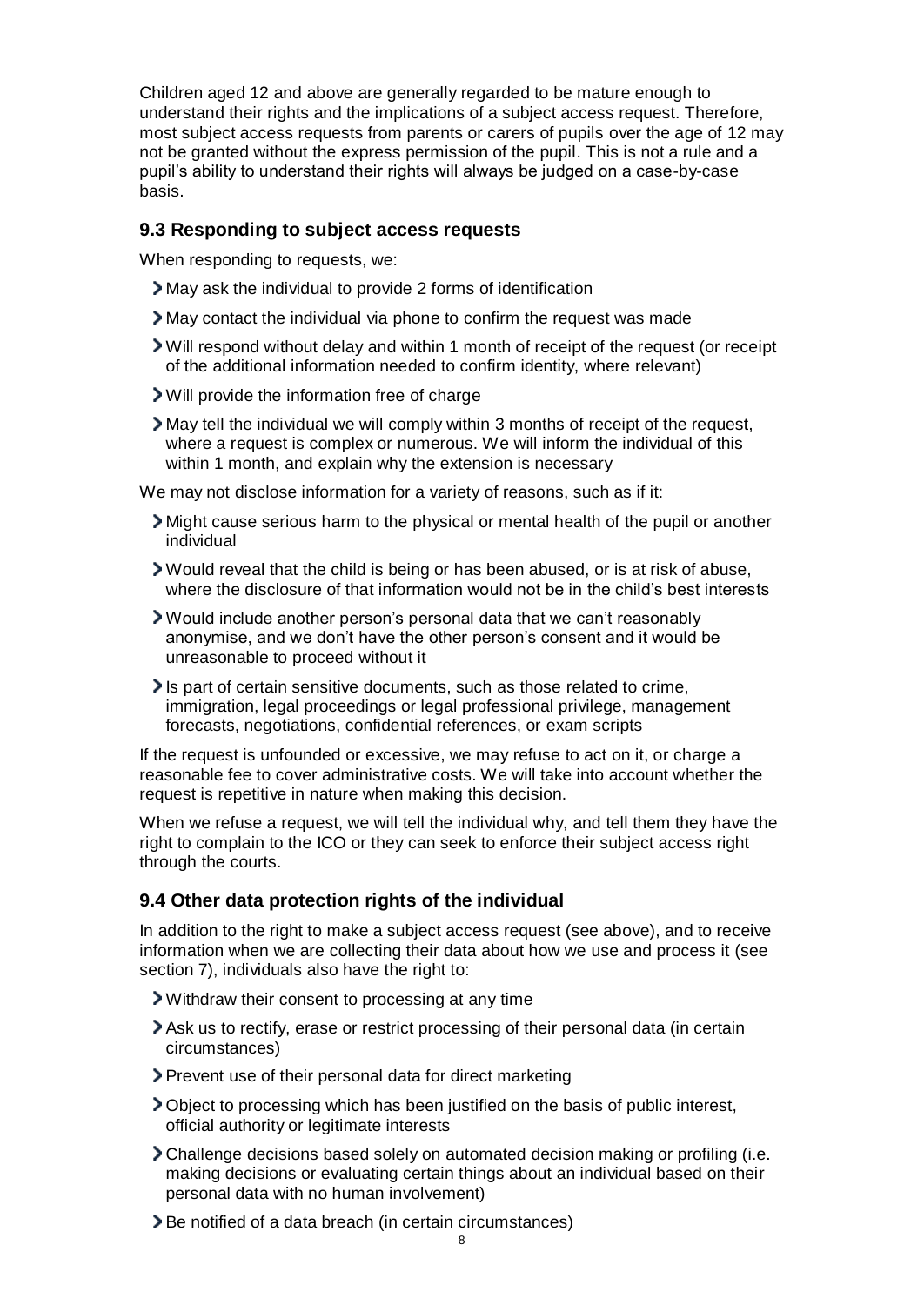Make a complaint to the ICO

Ask for their personal data to be transferred to a third party in a structured, commonly used and machine-readable format (in certain circumstances)

Individuals should submit any request to exercise these rights to the DPO. If staff receive such a request, they must immediately forward it to the DPO.

#### <span id="page-9-0"></span>**10. Parental requests to see the educational record**

Parents, or those with parental responsibility, can access their child's educational record (which includes most information about a pupil) within 15 school days of receipt of a written request.

If the request is for a copy of the educational record, the academy may charge a fee to cover the cost of supplying it.

This right applies as long as the pupil concerned is aged under 18.

There are certain circumstances in which this right can be denied, such as if releasing the information might cause serious harm to the physical or mental health of the pupil or another individual, or if it would mean releasing exam marks before they are officially announced.

# <span id="page-9-1"></span>**12. CCTV**

We use CCTV in various locations around the school site to ensure it remains safe. We will adhere to the ICO's [code of practice](https://ico.org.uk/media/for-organisations/documents/1542/cctv-code-of-practice.pdf) for the use of CCTV.

We do not need to ask individuals' permission to use CCTV, but we make it clear where individuals are being recorded. Security cameras are clearly visible and accompanied by prominent signs explaining that CCTV is in use.

Any enquiries about the CCTV system should be directed to the Data Protection Officer at [dpo@lfct.org.uk](mailto:dpo@lfct.org.uk)

### <span id="page-9-2"></span>**13. Photographs and videos**

As part of our activities, we may take photographs and record images of individuals within our academies.

#### *In our Primary academies*

We will obtain written consent from parents/carers for photographs and videos to be taken of their child for communication, marketing and promotional materials. We will clearly explain how the photograph and/or video will be used to both the parent/carer and pupil.

Any photographs and videos taken by parents/carers at academy events for their own personal use are not covered by data protection legislation. However, we will ask that photos or videos with other pupils are not shared publicly on social media for safeguarding reasons, unless all the relevant parents/carers have agreed to this.

#### *In our Secondary Academies*

We will obtain written consent from parents/carers, or pupils aged 18 and over, for photographs and videos to be taken of pupils for communication, marketing and promotional materials.

Where we need parental consent, we will clearly explain how the photograph and/or video will be used to both the parent/carer and pupil. Where we don't need parental consent, we will clearly explain to the pupil how the photograph and/or video will be used.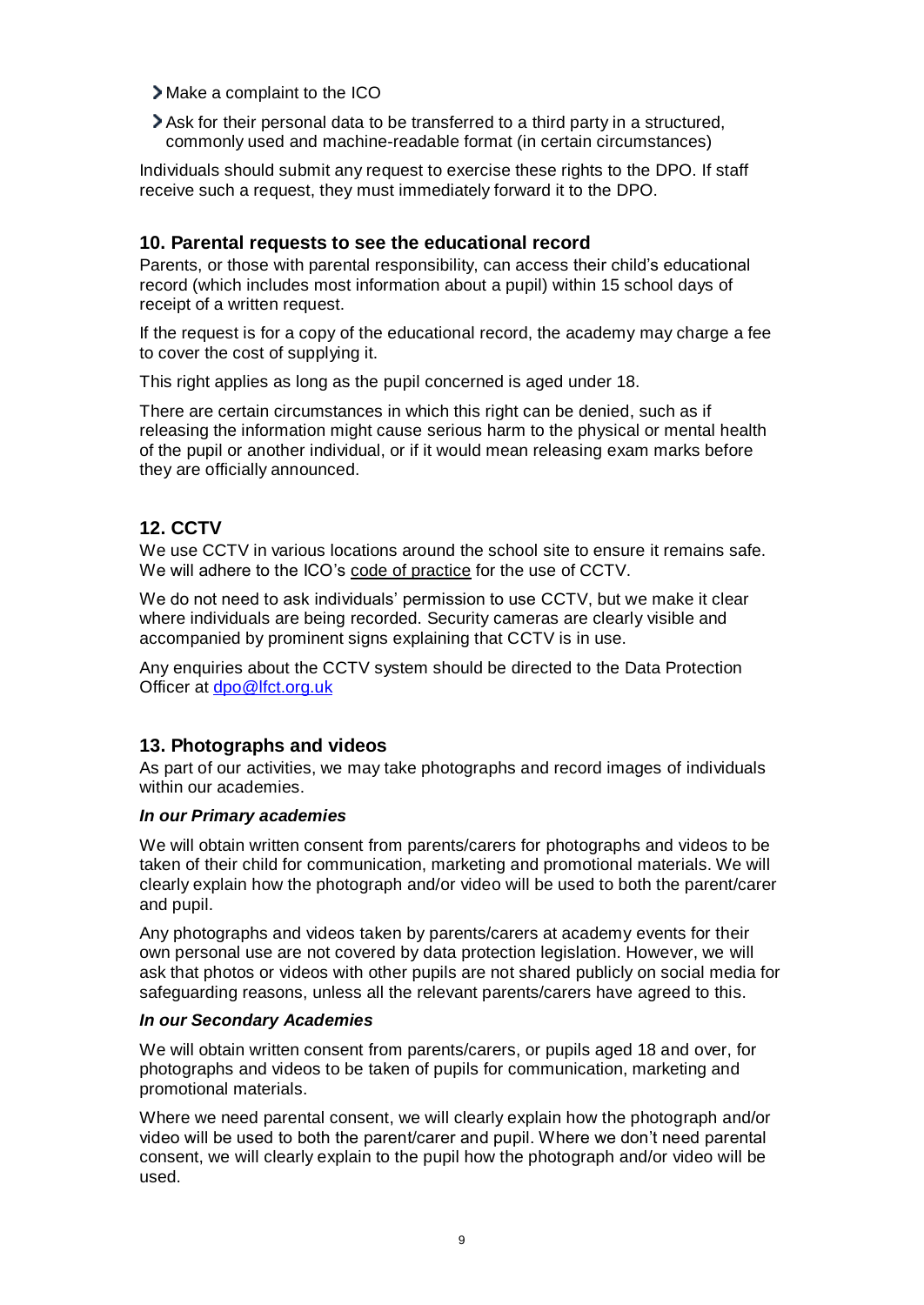Any photographs and videos taken by parents/carers at academy events for their own personal use are not covered by data protection legislation. However, we will ask that photos or videos with other pupils are not shared publicly on social media for safeguarding reasons, unless all the relevant parents/carers (or pupils where appropriate) have agreed to this.

Where the school takes photographs and videos, uses may include:

- Within school on notice boards and in school magazines, brochures, newsletters, etc.
- Outside of school by external agencies such as the school photographer, newspapers, campaigns
- Online on our school website or social media pages

Consent can be refused or withdrawn at any time. If consent is withdrawn, we will delete the photograph or video and not distribute it further.

When using photographs and videos in this way we will not accompany them with any other personal information about the child, to ensure they cannot be identified.

### <span id="page-10-0"></span>**14. Data protection by design and default**

We will put measures in place to show that we have integrated data protection into all of our data processing activities, including:

- Appointing a suitably qualified DPO, and ensuring they have the necessary resources to fulfil their duties and maintain their expert knowledge
- Only processing personal data that is necessary for each specific purpose of processing, and always in line with the data protection principles set out in relevant data protection law (see section 6)
- Completing data protection impact assessments where the school's processing of personal data presents a high risk to rights and freedoms of individuals, and when introducing new technologies (the DPO will advise on this process)
- Integrating data protection into internal documents including this policy, any related policies and privacy notices
- Regularly training members of staff on data protection law, this policy, any related policies and any other data protection matters; we will also keep a record of attendance
- Regularly conducting reviews and audits to test our privacy measures and make sure we are compliant
- Appropriate safeguards being put in place if we transfer any personal data outside of the UK, where different data protection laws may apply
- Maintaining records of our processing activities, including:
	- For the benefit of data subjects, making available the name and contact details of our school and DPO and all information we are required to share about how we use and process their personal data (via our privacy notices)
	- For all personal data that we hold, maintaining an internal record of the type of data, type of data subject, how and why we are using the data, any thirdparty recipients, any transfers outside of the UK and the safeguards for those, retention periods and how we are keeping the data secure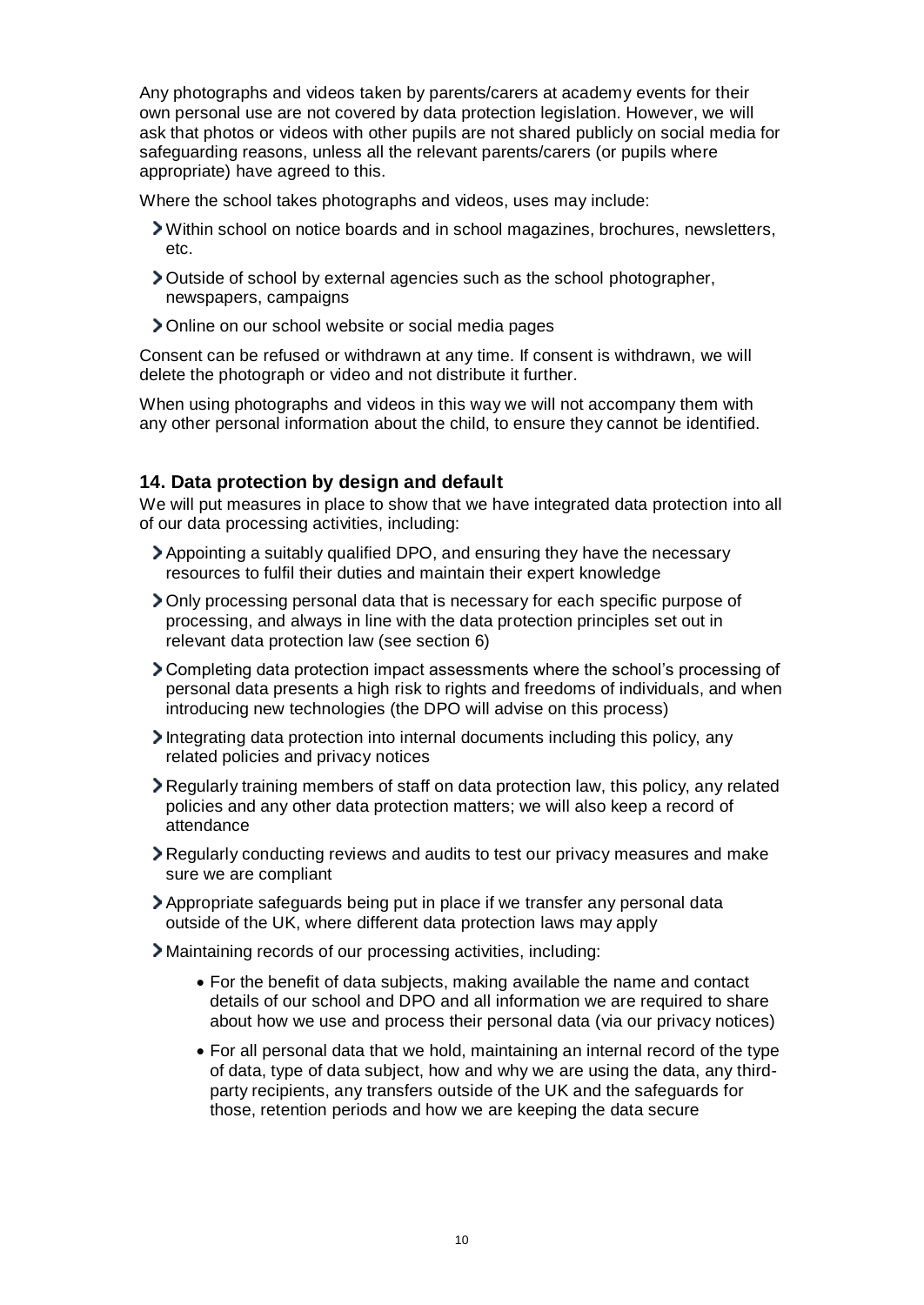### <span id="page-11-0"></span>**15. Data security and storage of records**

We will protect personal data and keep it safe from unauthorised or unlawful access, alteration, processing or disclosure, and against accidental or unlawful loss, destruction or damage.

In particular:

- Paper-based records and portable electronic devices, such as laptops and hard drives that contain personal data, are kept under lock and key when not in use
- Papers containing confidential personal data must not be left on office and classroom desks, on staffroom tables, or left anywhere else where there is general access
- Where personal information needs to be taken off site, staff must sign it in and out from the school office
- Passwords that are at least 10 characters long containing letters and numbers are used to access school computers, laptops and other electronic devices. Staff and pupils are reminded that they should not reuse passwords from other sites
- Encryption software is used to protect all portable devices and removable media, such as laptops and USB devices
- $\overline{ }$ Staff, pupils or governors who store personal information on their personal devices are expected to follow the same security procedures as for Trustowned equipment please see our Acceptable Use Policy for further information.
- Where we need to share personal data with a third party, we carry out due diligence and take reasonable steps to ensure it is stored securely and adequately protected (see section 8)

### <span id="page-11-1"></span>**16. Disposal of records**

Personal data that is no longer needed will be disposed of securely. Personal data that has become inaccurate or out of date will also be disposed of securely, where we cannot or do not need to rectify or update it.

For example, we will shred or incinerate paper-based records, and overwrite or delete electronic files. We may also use a third party to safely dispose of records on the school's behalf. If we do so, we will require the third party to provide sufficient guarantees that it complies with data protection law.

### <span id="page-11-2"></span>**17. Personal data breaches**

The school will make all reasonable endeavours to ensure that there are no personal data breaches.

In the unlikely event of a suspected data breach, we will follow the procedure set out in appendix 1.

When appropriate, we will report the data breach to the ICO within 72 hours after becoming aware of it. Such breaches in a school context may include, but are not limited to:

- A non-anonymised dataset being published on the school website which shows the exam results of pupils eligible for the pupil premium
- Safeguarding information being made available to an unauthorised person
- The theft of a school laptop containing non-encrypted personal data about pupils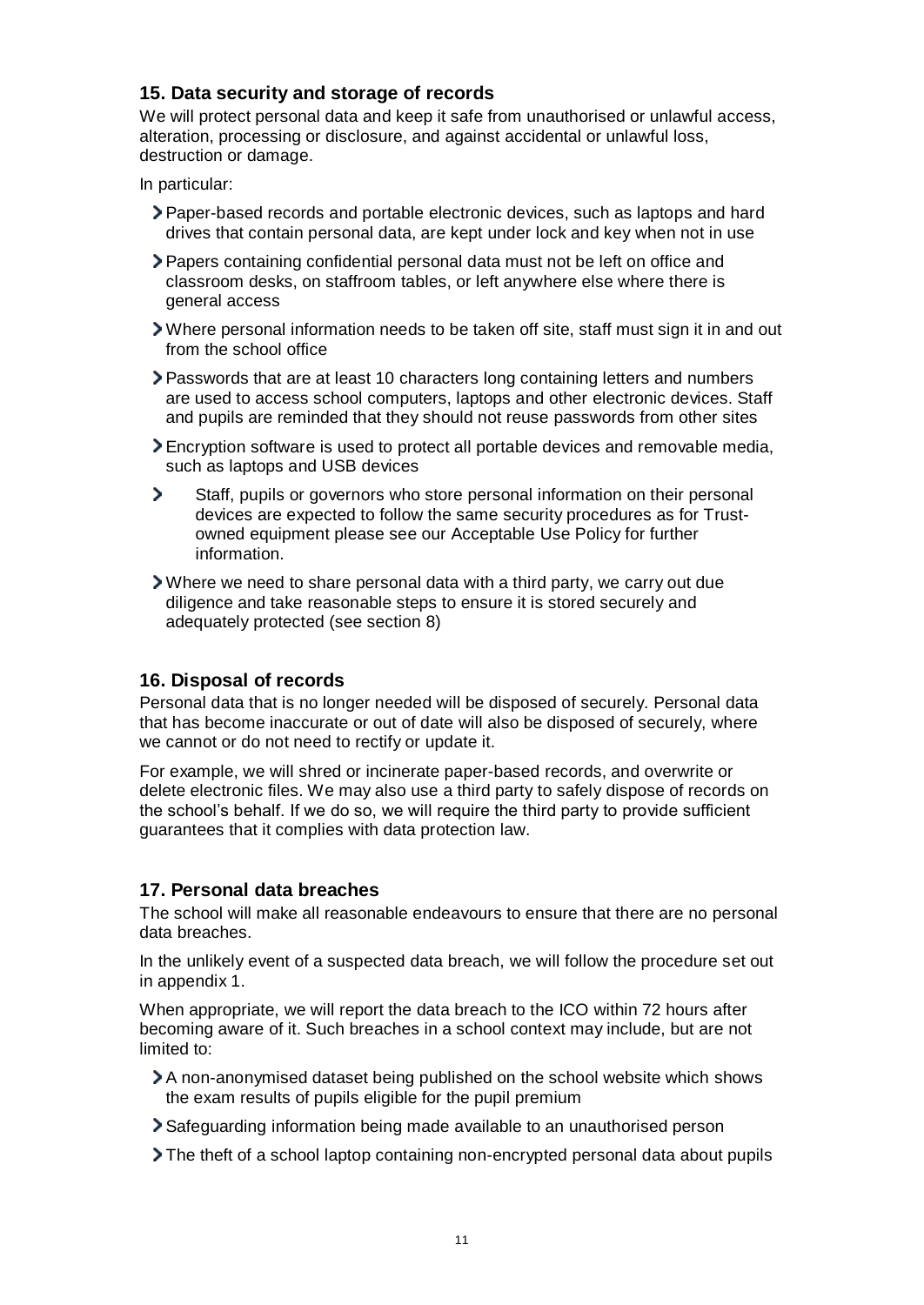# <span id="page-12-0"></span>**18. Training**

All staff and governors are provided with data protection training as part of their induction process.

Data protection will also form part of continuing professional development, where changes to legislation, guidance or the school's processes make it necessary.

#### <span id="page-12-1"></span>**19. Monitoring arrangements**

The DPO is responsible for monitoring and reviewing this policy.

This policy will be reviewed annually and approved by the Trustees.

#### <span id="page-12-2"></span>**20. Links with other policies**

This data protection policy is linked to our:

- Freedom of information publication scheme
- Safeguarding and Child Protection Policies
- Acceptable Use policy

#### <span id="page-12-3"></span>**Appendix 1: Personal data breach procedure**

This procedure is based on [guidance on personal data breaches](https://ico.org.uk/for-organisations/guide-to-the-general-data-protection-regulation-gdpr/personal-data-breaches/) produced by the Information Commissioner's Office (ICO).

- On finding or causing a breach, or potential breach, the staff member, governor or data processor must immediately notify the data protection officer (DPO) by emailin[g dpo@lfct.org.uk](mailto:dpo@lfct.org.uk) and giving the details of the breach
- The DPO will investigate the report, and determine whether a breach has occurred. To decide, the DPO will consider whether personal data has been accidentally or unlawfully:
	- Lost
	- **Stolen**
	- Destroyed
	- Altered
	- Disclosed or made available where it should not have been
	- Made available to unauthorised people
- Staff and governors will cooperate with the investigation (including allowing access to information and responding to questions). The investigation will not be treated as a disciplinary investigation
- If a breach has occurred or it is considered to be likely that is the case, the DPO will alert the Principal and the Chair of The Academy Committee
- The DPO will make all reasonable efforts to contain and minimise the impact of the breach. Relevant staff members or data processors should help the DPO with this where necessary, and the DPO should take external advice when required (e.g. from IT providers). (See the actions relevant to specific data types at the end of this procedure)
- The DPO will assess the potential consequences (based on how serious they are and how likely they are to happen) before and after the implementation of steps to mitigate the consequences
- The DPO will work out whether the breach must be reported to the ICO and the individuals affected using the ICO's [self-assessment tool](https://ico.org.uk/for-organisations/report-a-breach/personal-data-breach-assessment/)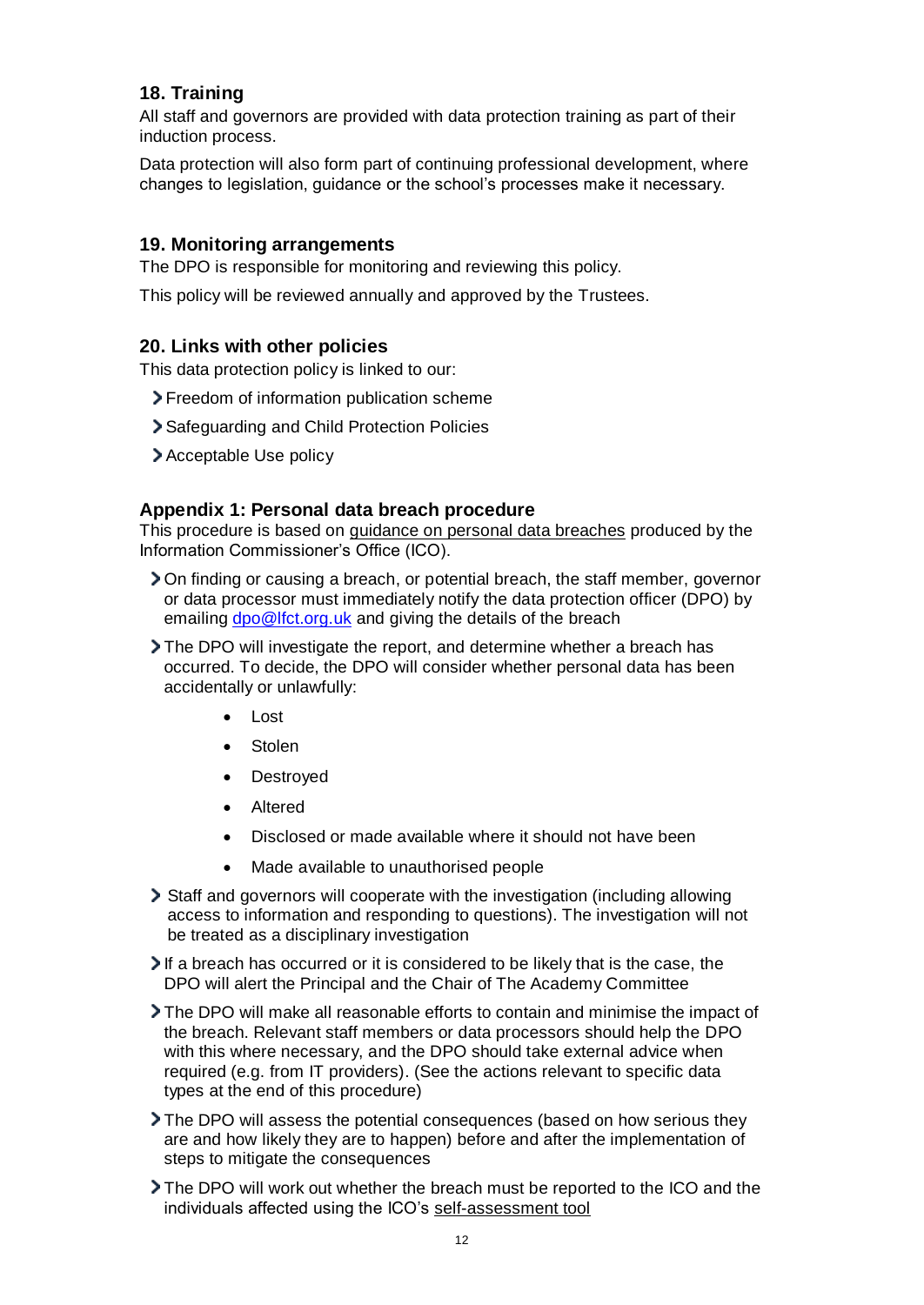- The DPO will document the decisions (either way), in case the decisions are challenged at a later date by the ICO or an individual affected by the breach.
- Where the ICO must be notified, the DPO will do this via the ['report a breach'](https://ico.org.uk/for-organisations/report-a-breach/)  [page](https://ico.org.uk/for-organisations/report-a-breach/) of the ICO website, or through its breach report line (0303 123 1113), within 72 hours of the school's awareness of the breach. As required, the DPO will set out:
	- A description of the nature of the personal data breach including, where possible:
		- o The categories and approximate number of individuals concerned
		- o The categories and approximate number of personal data records concerned
	- The name and contact details of the DPO
	- A description of the likely consequences of the personal data breach
	- A description of the measures that have been, or will be taken, to deal with the breach and mitigate any possible adverse effects on the individual(s) concerned
- If all the above details are not yet known, the DPO will report as much as they can within 72 hours of the school's awareness of the breach. The report will explain that there is a delay, the reasons why, and when the DPO expects to have further information. The DPO will submit the remaining information as soon as possible
- Where the school is required to communicate with individuals whose personal data has been breached, the DPO will tell them in writing. This notification will set out:
	- A description, in clear and plain language, of the nature of the personal data breach
	- The name and contact details of the DPO
	- A description of the likely consequences of the personal data breach
	- A description of the measures that have been, or will be, taken to deal with the data breach and mitigate any possible adverse effects on the individual(s) concerned
- The DPO will consider, in light of the investigation and any engagement with affected individuals, whether to notify any relevant third parties who can help mitigate the loss to individuals – for example, the police, insurers, banks or credit card companies
- The DPO will document each breach, irrespective of whether it is reported to the ICO. For each breach, this record will include the:
	- Facts and cause
	- **Effects**
	- Action taken to contain it and ensure it does not happen again (such as establishing more robust processes or providing further training for individuals)

Records of all breaches are stored within the Trust's central folder structure.

The DPO and Principal will meet to review what happened and how it can be stopped from happening again. This meeting will happen as soon as reasonably possible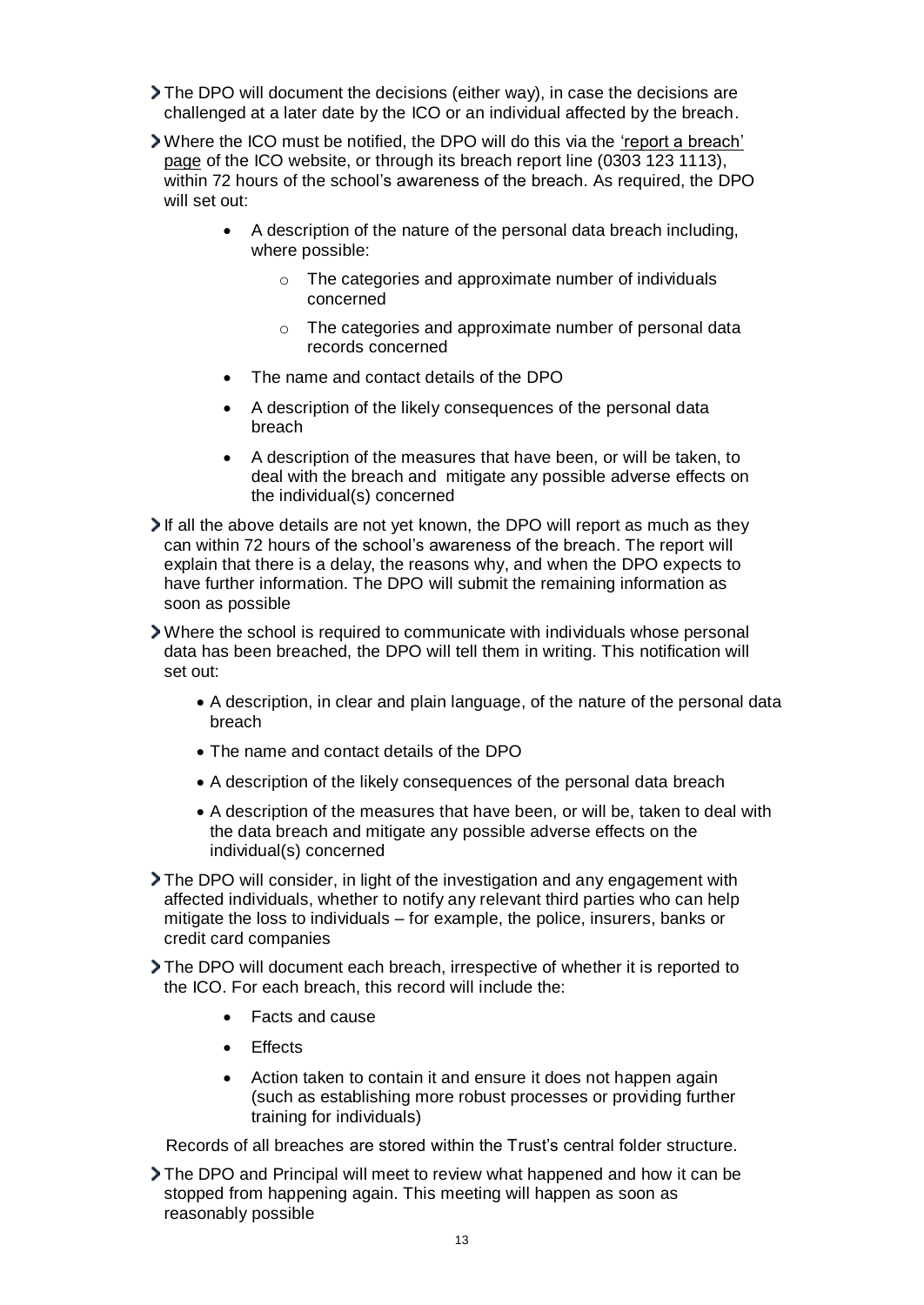The DPO and Principal will meet termly to assess recorded data breaches and identify any trends or patterns requiring action by the school to reduce risks of future breaches

#### **Actions to minimise the impact of data breaches**

We set out below the steps we might take to try and mitigate the impact of different types of data breach if they were to occur, focusing especially on breaches involving particularly risky or sensitive information. We will review the effectiveness of these actions and amend them as necessary after any data breach.

#### **Sensitive information being disclosed via email (including safeguarding records)**

- If special category data (sensitive information) is accidentally made available via email to unauthorised individuals, the sender must attempt to recall the email as soon as they become aware of the error
- Members of staff who receive personal data sent in error must alert the sender and the DPO as soon as they become aware of the error
- If the sender is unavailable or cannot recall the email for any reason, the DPO will ask the ICT department to attempt to recall it from external recipients and remove it from the school's email system (retaining a copy if required as evidence)
- In any cases where the recall is unsuccessful or cannot be confirmed as successful, the DPO will consider whether it's appropriate to contact the relevant unauthorised individuals who received the email, explain that the information was sent in error, and request that those individuals delete the information and do not share, publish, save or replicate it in any way
- The DPO will endeavor to obtain a written response from all the individuals who received the data, confirming that they have complied with this request
- The DPO will carry out an internet search to check that the information has not been made public; if it has, we will contact the publisher/website owner or administrator to request that the information is removed from their website and deleted
- If safeguarding information is compromised, the DPO will inform the designated safeguarding lead and discuss whether the school should inform any, or all, of its 3 local safeguarding partners